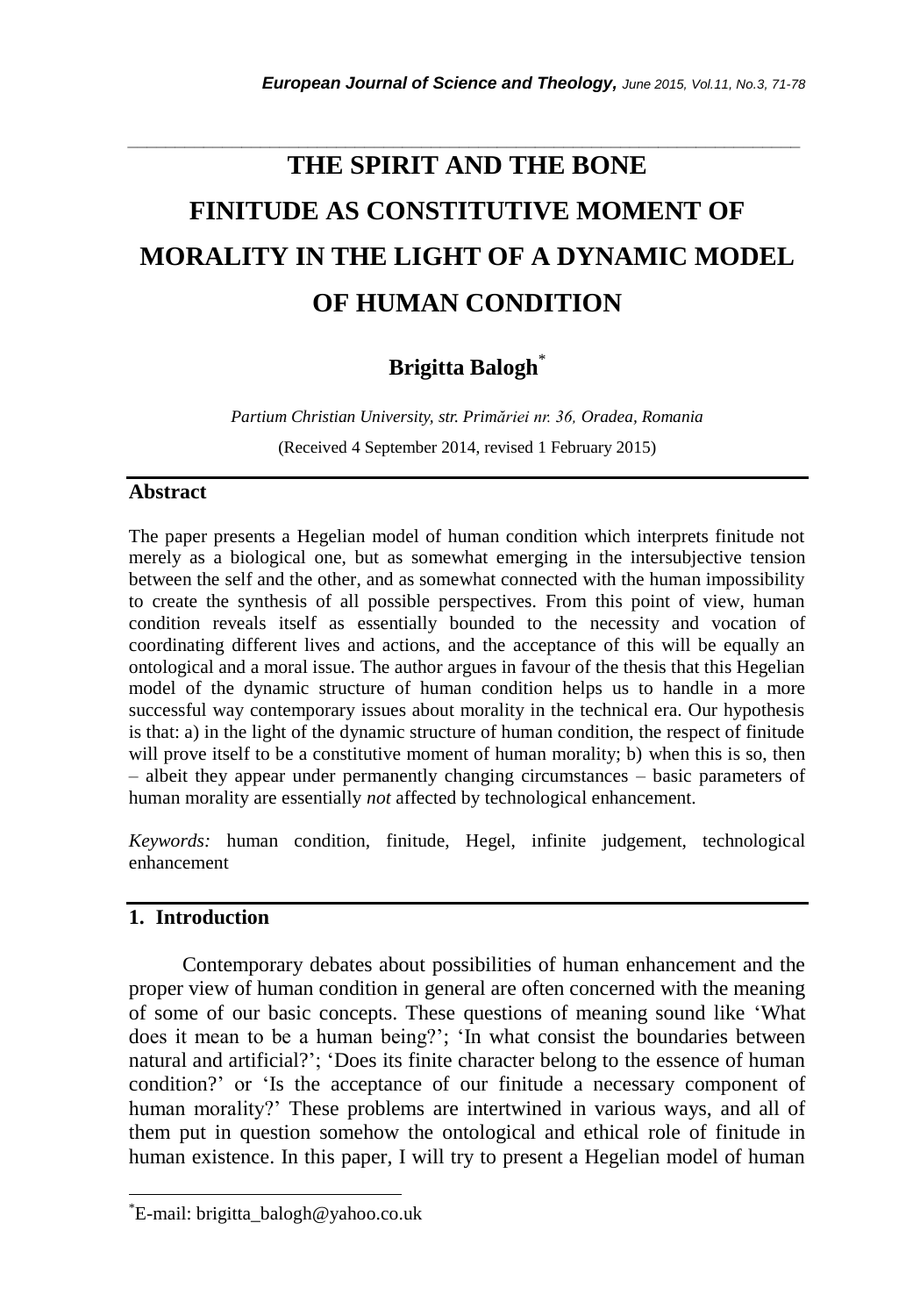condition and defend the thesis that this dynamic model will help us to handle in a more successful way contemporary issues about morality in the technical era. The source of this model is *Phenomenology of Spirit*, Hegel"s first major published work, the relation of which to the system is disputed in various ways among scholars [1-4]. I will not reproduce here these debates, I will confine myself to mention that *Phenomenology*, in my interpretation, is a reflexive foundation (*Begründung*) of the speculative system which contains all the main motivations and issues of Hegelian philosophy, but without the restrictive effects of their systematic discussion [5].

My hypotheses are two. First that, in the light of the Hegelian model of human condition, the respect of finitude will prove itself to be a constitutive moment of human morality, but the content of this finitude will be not a fixed, but a dynamic one. My second hypothesis is that, when we accept this interpretation of finitude, then – albeit they appear under permanently changing circumstances – basic parameters of human morality will prove themselves as essentially *not* affected by technological enhancement.

The proposed investigation will be realized in the following steps. First, I will reconstruct the Hegelian model of human condition, with special regard on the role of finitude in our understanding of morality. After that, I will examine the relation of this concept of finitude to that of the dialectic process which presupposes moving boundaries for each investigated phenomenon, including human condition and human self-understanding. In this concept of the dialectic process, it will prove as of substantial importance the progressing alternation of that what is given and that what is emerging, or progressing alternation of appropriating and alienating, exteriorisation and interiorisation. Finally, I will try to give a contemporary interpretation of the Hegelian concept of the infinite judgement to point out the way how the main misunderstandings concerning human possibilities could be avoided.

#### **2. Dynamic finitude - a Hegelian model of human condition**

Due to the specific goals of the *Phenomenology of Spirit* (namely, to show the possibility of the highest designation of human being, called absolute knowledge), the model of human condition developed in it focuses on the process of human self-understanding. As conscious and self-conscious being, man can be understood only if we accept that human condition can not be separated of the human *understanding* of human condition, briefly, from the self-understanding of man.

Perhaps the most innovative idea of the young Hegel was to conceive this self-understanding of man as something that does not emerge in the intimate interiority of the subject, but in the inter-subjective space of the mutual (ever so incomplete) recognition of the subjects. So, human self-consciousness shows itself as something essentially mediated, namely by other self-consciousnesses: self-consciousness "is only by being acknowledged or 'recognized'" [6]. It seems that, for Hegel, is well-known the fact that he tries a way that no one have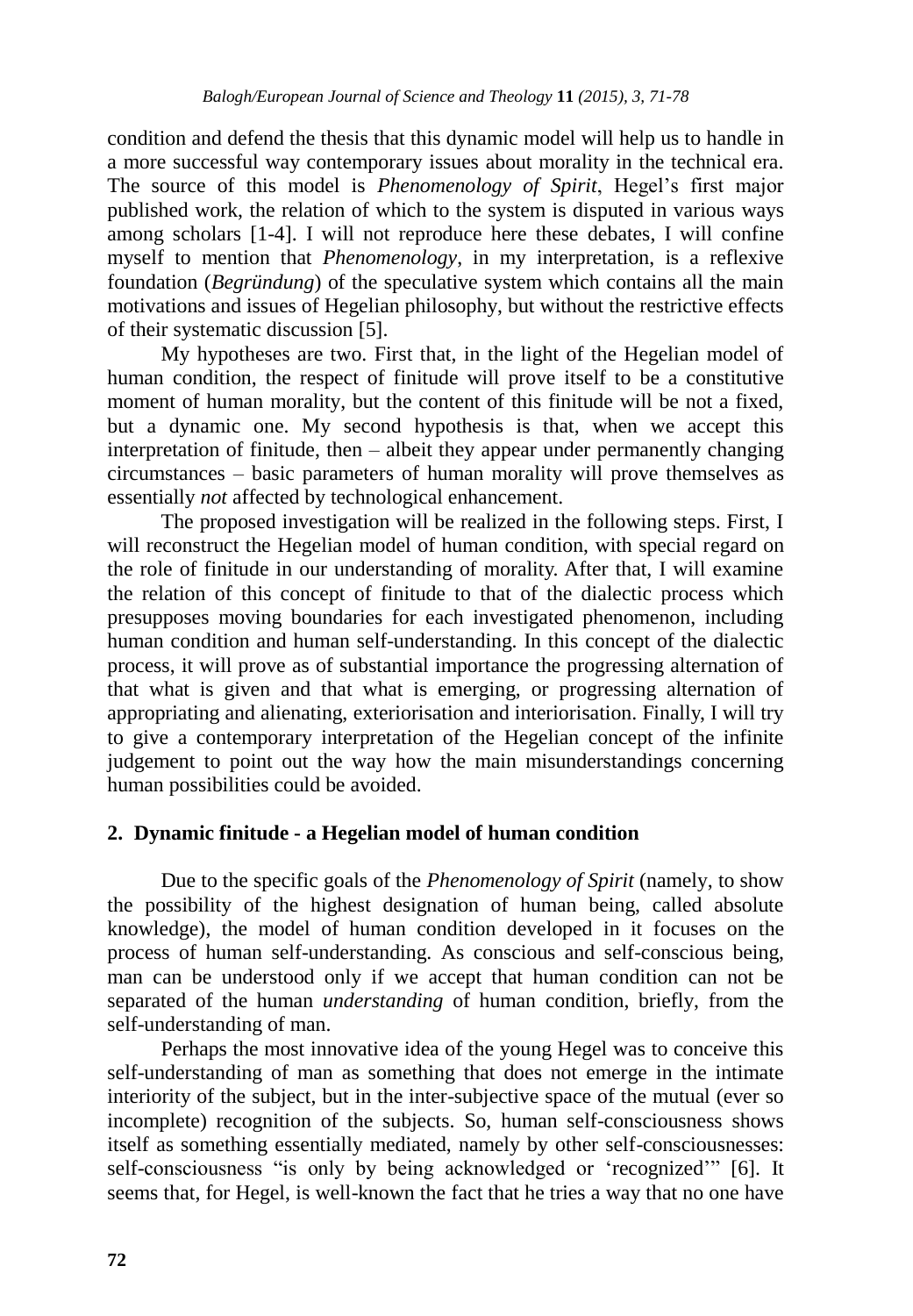tried before him, tracing back the self-consciousness to an action, and even an inter-subjective one. "Action from one side only would be useless, because what is to happen can only be brought about by means of both." [6, p. 65]

So, the inter-subjective constitution of the self shows us a specific form of finitude. According to this, human being is a finite one not merely because it is "limited" by other similar beings, but because that what happens with him/her, respectively what he/she acts, will be *never* exclusively his/her, but gets into an inter-subjectively shared public sphere where the meaning of things and events is formed by a public discourse. Things will never be exactly what they were meant to be, and this is not a defect of human condition (even less one that could be "repaired"), but a structural property of inter-subjectively shaped human phenomena, including institutions. Later, this will be more articulate in the analysis of the dialectic of intention, result and meaning. All these are not in contradiction with the Hegelian concept of the infinity of all phenomena, so far as it affirms that: a) everything what is, is both "identical" *and* "different" (affirmation and negation suppose each other); b) what can be differentiated, can be supposed as something separate; but c) the essence of the difference is the unity of the differentiated phenomena. Briefly: that what is, contains its *other* too, and they form together a unity [6, p. 57–58].

Has this all moral consequences? Definitely. Moreover, it is a very specific moral perspective in the history of modern philosophy, since, in a sense, builds itself on ontological reasons. This interlocking of the moral and the ontological can be described as follows.

As the inter-subjective constitution of the self is the effect of an action or of a set of actions – namely: recognition –, the ontological status of the intersubjective sphere will be based on action. In public sphere, there *is* that what is emerging from the interferences of actions ("what is to happen can only be brought about by means of both" [6, p. 65]). That means that, on the one hand, that what happens depends on the all-time actors, it is their responsibility. But, with regard to the fact that the consequences of an action can be never controlled, it would seem that this character of the public sphere releases the actors from this responsibility. This misunderstanding of human condition appears in the famous chapter about "spiritual animal kingdom" [7]; or, in another translation, "self-conscious individuals associated as a community of animals" [6, p. 142] which describes a world in which people define themselves as mere individuals and do not count with the necessary interconnections of human action. The concept of the whole ('the order of the whole') counts for them as abstract generality, so they conceive their activity as something that does not change anything; "it is the mere form of translation from a condition of being invisible to one of being visible" [6, p. 140]. (Here comes to significance the Hegelian distinction between "action" and "activity".) As Ludwig Siep points out, the radicality of the naming "spiritual animal kingdom" ("*geistiger Tierreich*') is not a coincidence at all, as human spirit conceives here as action something that is not an action at all [4, p. 161-166].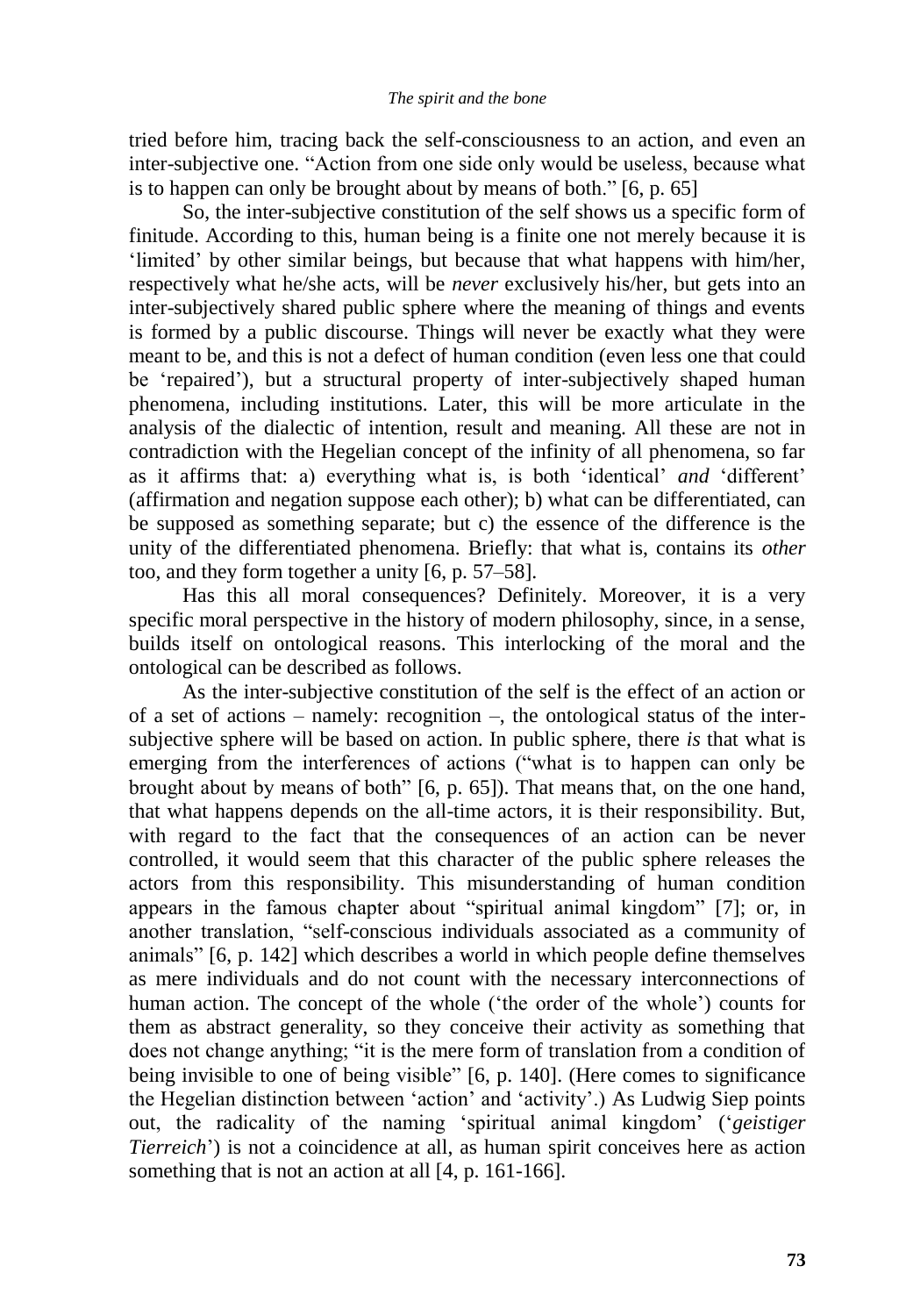The logic due to what the consciousness of the 'spiritual animal kingdom' reveals his own deceive, is based on the following experience: as soon as the individual conceives action as mere "translation", he/she confronts his-/herself with the complexity of sight: those to whom it lets something to be seen, do not see in the same manner as he/she does. Some kind of deceiving is therefore a constitutive part of any public action: either in the sense that the actor tries to adapt the object to the sight of others, or he will be deceived in the sense that the object will be misinterpreted by others.

A possible "strategy" (albeit not a very reasoned one) to face this situation is that of the 'honest' consciousness  $[6, p. 145]$  who tries to master the apparent coincidence of different moments of activity by ignoring its complexity. The "honest" consciousness knows that there must be something "essential" in the chaos of purposes/intentions, works/results and interpretations, but conceives this "essential" as something simple and immediate, so that it does not bring together the different moments of the situation. It has faith, but it believes in almost everything, so that it changes its convictions accordingly to its momentary impressions or interests [6, p. 145–146]. The problem is not that the "honest" consciousness would think wrongly, but that it does not think at all.

This experience in its 'non-spirituality' is of prime importance for human self-understanding and morality: so far as it dissolves all determinable relations, it makes pressing the need for filling up with a content the existing notion of the  $i$  essence' – the moral stake – of the action. The 'honest' consciousness brings so the experience that all moments of a situation are "essential", and the supposed 'fact of the matter', 'main concern' or essence (*die Sache selbst*) "is only 'fact' in the sense of an action of each and all" [6, p. 148]. It speaks out the relation between being and action, briefly, that all action can be seen as objects in so far as it exists for others, but equally, that there is nothing that would be merely given, nothing that would be merely result, but all is a process too. In this concept of "action of each and all" (*das Tun Aller und Jeder*), will be emphasized that both the moment of individuality and that of the community are equally essential. All this requires a morality that deals with the issues of the Kantian freedom of moral subject, but takes into account the need to contextualize all decisions too. This morality must also count with the structural properties of a medium – a public sphere of actions – that shows a dialectic tension between interior and exterior, intention and consequence, data and interpretation.

#### **3. Anatomy of the public sphere - a second nature**

Starting from the model of 'spiritual animal kingdom' which shows their interaction without a proper interpretation of them from the side of the actors themselves, the most relevant moments of all human actions and institutions are: 1. the intentions (the original goals of the action or institution); 2. the "work" (the result of the action, respectively the state of affairs produced by the institution); and the 3. interpretation (the meaning of all possible moments for the plurality of actors) [6, p. 141–149]. And, as we have shown in the previous section, all these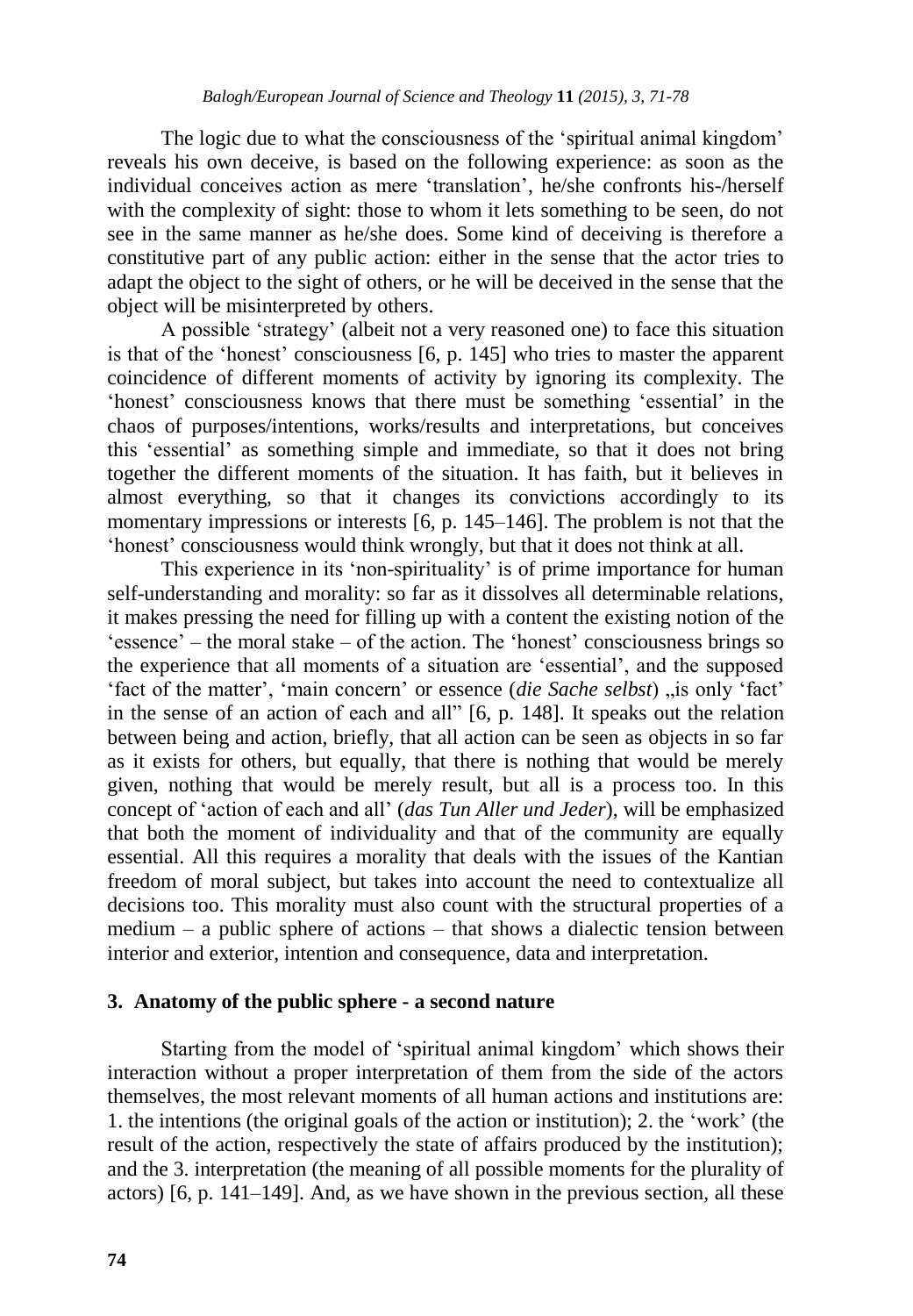moments are basically determined by the fact that the action or the institution comes to reality in a public sphere which has its own rules of functioning.

Which are these? First of all, the rules of the dialectic process in general. All human phenomena can be described as dialectic processes, mainly because the *par excellence* dialectic process is experience itself, seen by Hegel as not a static phenomenon, but as a dynamic one. "This dialectic process which consciousness executes on itself − on its knowledge as well as on its object − in the sense that out of it the new and true object arises, is precisely, what is termed Experience." [6, p. 32] As Andreas Luckner points out: by Hegel, there is no 'experience *per se*': there are an infinite number of possible experiences which are permanently changing, and the point for the philosophical investigation is even the comprehension of the rules according to which these changes occur [8]. These rules explain why and how exactly concrete experiences build themselves on each other and how they rotate, and the motor of these ordered changes will be that what Hegel calls "determined negation": any result "must necessarily be taken as the negation of that of which it is a result − a result which contains what truth the preceding mode of knowledge has in it" [6, p. 33]. The mode of negation itself is not uniform at all; at the level of human self-understanding, we can distinguish at least three basic types: 1. when antithetic perspectives exclude each other mutually; 2. when antithetic perspectives emerge from the negation of each other (e. g. when an explanation of a phenomenon proves itself to be false, and an opposite perspective will be tried); 3. when a "higher", more complex and comprehensive perspective realizes a negation of the negation of the precedent antithetic perspectives, offering a perspective in which they can be placed at a time and in their interrelation [1, p. 158-164; 5, p. 27].

But, as we have seen, in the case of social phenomena as actions and institutions, these aspects of logical or reflexive negations are completed by some more sophisticated moments, namely the objectivation of all phenomena in the public sphere. According to Hegel, paradigmatic cases of this are institutions and actions like language and labour. At a primitive level, both can be seen as merely representations (in the case of language) or realizations (as we have seen it in the case of the "spiritual animal kingdom": "translation from a condition of being invisible to one of being visible"). But, at a closer sight it turns out that not only the result of the action is exposed to the interpretations of others (as we have seen it by the case of the 'spiritual animal kingdom'), but also the language is just as able to mask the presupposed reality, as to reveal it. "Language and labour are outer expressions in which the individual no longer retains possession of himself per se, but lets the inner get right outside him, and surrenders it to something else. […] because in speech and action the inner turns itself into something else, into an other, and thereby puts itself at the mercy of the element of change, which transforms the spoken word and the accomplished act, and makes something else out of them than they are in and for themselves as actions of a particular determinate individual." [6, p. 109] This means also that, once objectivated in a public sphere, the results of our actions and the institutions will function as a given context – a second nature, in a sense – which can be used for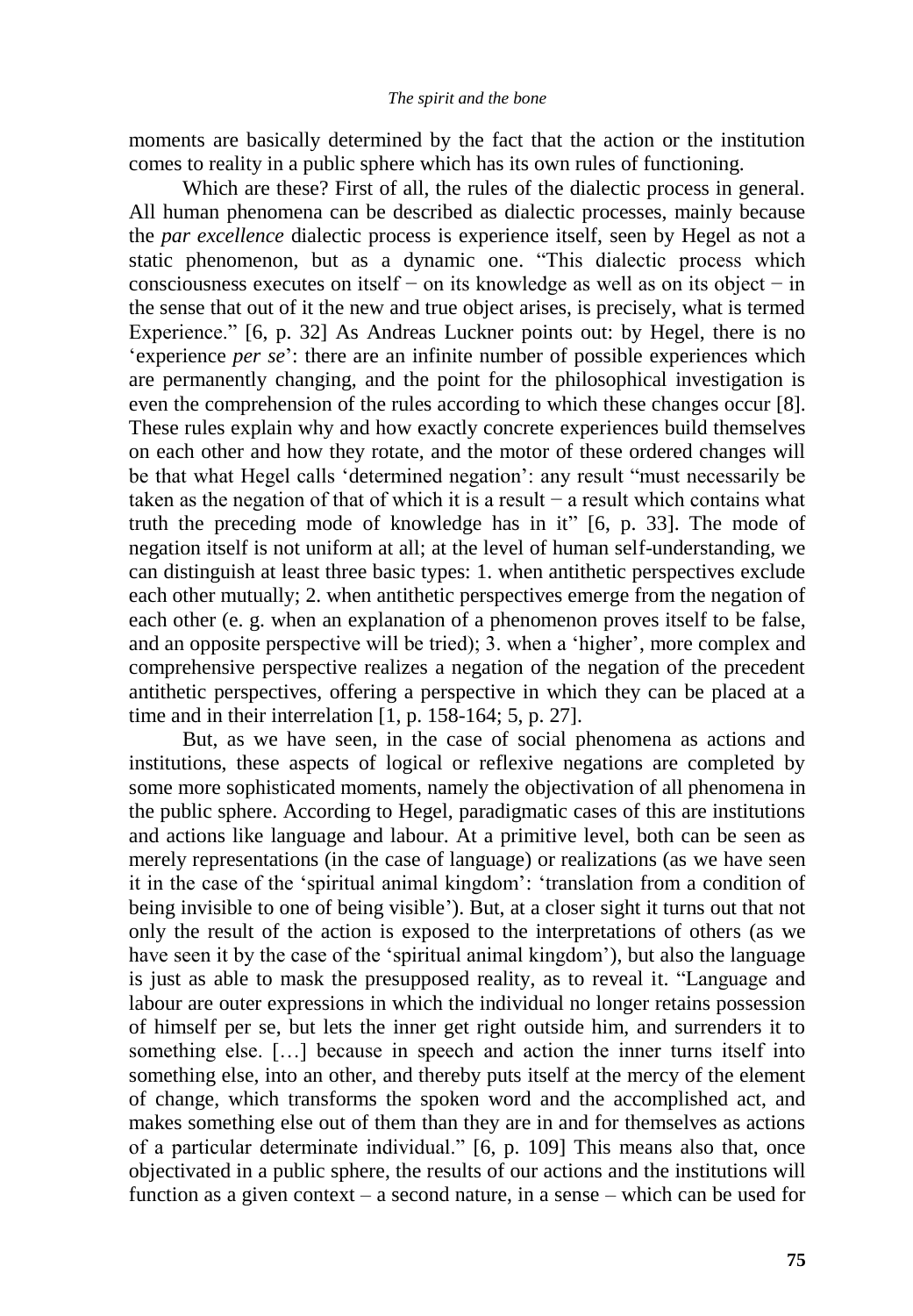different purposes, including goals that are exactly contrary to their original intentions. In the dialectic alternation of exteriorisation and interiorisation (*Veräusserung*–*Er-Innerung*), actors can make a convenience of the "given" objectivity of the public sphere, just as they can be made used against them too. In this way, possibility to deceive and to be deceived is encoded in the structure of the public sphere [6, p. 109].

We find o lot of concrete examples by Hegel: a series of types of 'languages' – nowadays, we would call them 'discourses' – that, once established, turn to the opposite of the original intentions that made them to emerge. (The most important of them are: 'advice'; 'flattery'; 'the language of the revolt"; "the language of disintegration"; the language "full of esprit"; the language of "conscience".) But is there possible a conception of language that can deal with its dialectical and deceiving character? And, when we take Hegelian "language" as a merely example for institutions, a similar question sounds: how can we establish institutions that can deal with this dialectical and deceiving character of themselves?

The question is the rather demanding, as all problems related to technological enhancement come up against the same institutionalization of technology: once established, a new technology, meant to solve certain problems, calls into being other problems that would not emerge without it. Furthermore, when a device created to correct a defect will be generally accessible, it will be used in arbitrary, even damaging ways too.

And so, the question raised about the Hegelian possibility of a language which could handle the alienating moment of any language guides us to the question if there is thinkable a set of institutions that could – if not eliminate, but – minimize the risk of the misuse of these technologies. The most optimistic wings of transhumanism or posthumanism affirm that even technological progress will lead us to a state of affairs that will eliminate the main motivations for the misuse of technology. But the Hegelian analysis shows that there is a major logical fault at the core of such conceptions.

## **4. The spirit and the bone - infinite judgement and human enhancement**

As we have seen, the dialectic alternation of interiorisation and exteriorisation that makes actions and institutions able to turn even into their opposite is, according to Hegel, a structural – albeit dynamic – property of public sphere itself, and does not depend on the exact medium in which it occurs. From this point of view, it is equally absurd to suppose that technological innovations will solve the major problems of humanity, as was once the presupposition that general enlightenment or God"s millenary empire on earth does. Why? Because the most important problems of humanity – the moral ones – concern first of all the balance between intentions, instruments and consequences, briefly that what Hegel had named "*die Sache selbst*". To presuppose that some technical achievements will teach humanity to manage better the needs, desires and will of its members is nothing else as assuming that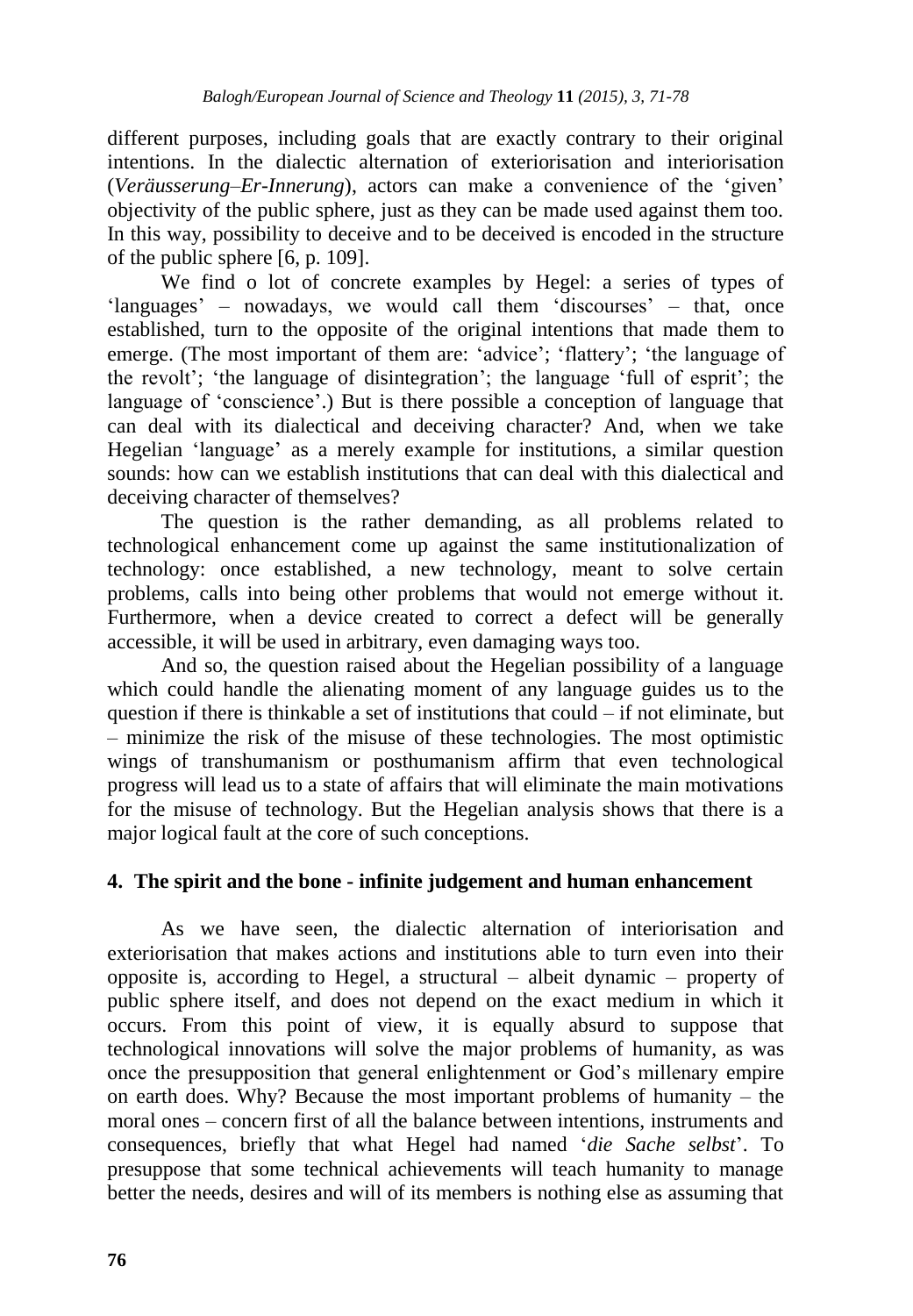human will depends on endowments that normally would count only as instruments for the exercise of this will.

This is a similar discourse as that what Hegel identifies in the *Phenomenology of Spirit* as a shape of rationality called 'infinite judgement'. This type of discourse occurs at the level when ration, after trying – without  $a$ vail – to 'observe' in an objective way nature, then self-consciousness itself, tries to "observe" in an also objective way the relation of the two. But, because it will describe their relation as mere 'observer', that is without taking into account its own nature (namely, that it is a self-conscience too, so that it can not be an "objective" observer), it turns out to conceive human being in an alienated, reification way. Physiognomy and phrenology are Hegel"s eminent examples for this attitude, the ultimate presupposition of phrenology, for example, being that spirit, *after all*, must be a *bone* – in the sense that spiritual properties as character, will or decision can be *immediately* traced back to physiological endowments as the shape of a certain bone [6, p. 108–123].

As Pierre-Jean Labarrière points out, the infinite judgement is not merely a shape in the structure of the *Phenomenology of Spirit*, but it constitutes a turning point in human self-understanding, even because it shows an extremity of human mind, namely a rationality that identifies itself with a mere thing "in its immediate givenness" [9]. Its significance consists even in the fact that it is so much afar from to be able to explain properly human action, that it calls forth in human self-understanding the need for more meaningful explanations.

According to Labarrière's analysis, there are still two main turning points in the process described by the *Phenomenology*. The shape of "utility" represents the opposite extremity to the infinite judgement, appreciating all possible things and persons after their usefulness for a presupposed general subject. The third one, called "[moral] consciousness", will be the reconciliation moment where human self-understanding reaches the point described above as real understanding of the concept of the 'fact of the matter', 'main concern' or moral essence [5, p. 70–74; 9, p. 192–207].

From this point of view, the discourses of 'infinite judgement' and "utility" are morally deficient, as they fix one of the moments of a complex situation (the 'infinite judgement' fixes the side of the medium, the 'utility' that of the subject), and reproduce the moral irresponsibility of the "honest" consciousness described above.

But what about 'consciousness', and what about the possibility of institutions that could manage their own deceitfulness? As regard to the paradigmatic example of the language, Hegel creates a communicative model described by means of the discourses named 'confession' and 'forgiveness' which show a reflexive attitude that makes possible the communication of all relevant perspectives about a given situation [6, p. 230–246]. It shows also a moral claim that could be named perhaps "the moral imperative of the communication of perspectives" [5, p. 93]. Hence, there is emphasized a structural property of the public sphere that facilitate the correction of the deceitfulness of every human institution. But there are no universal solutions, no